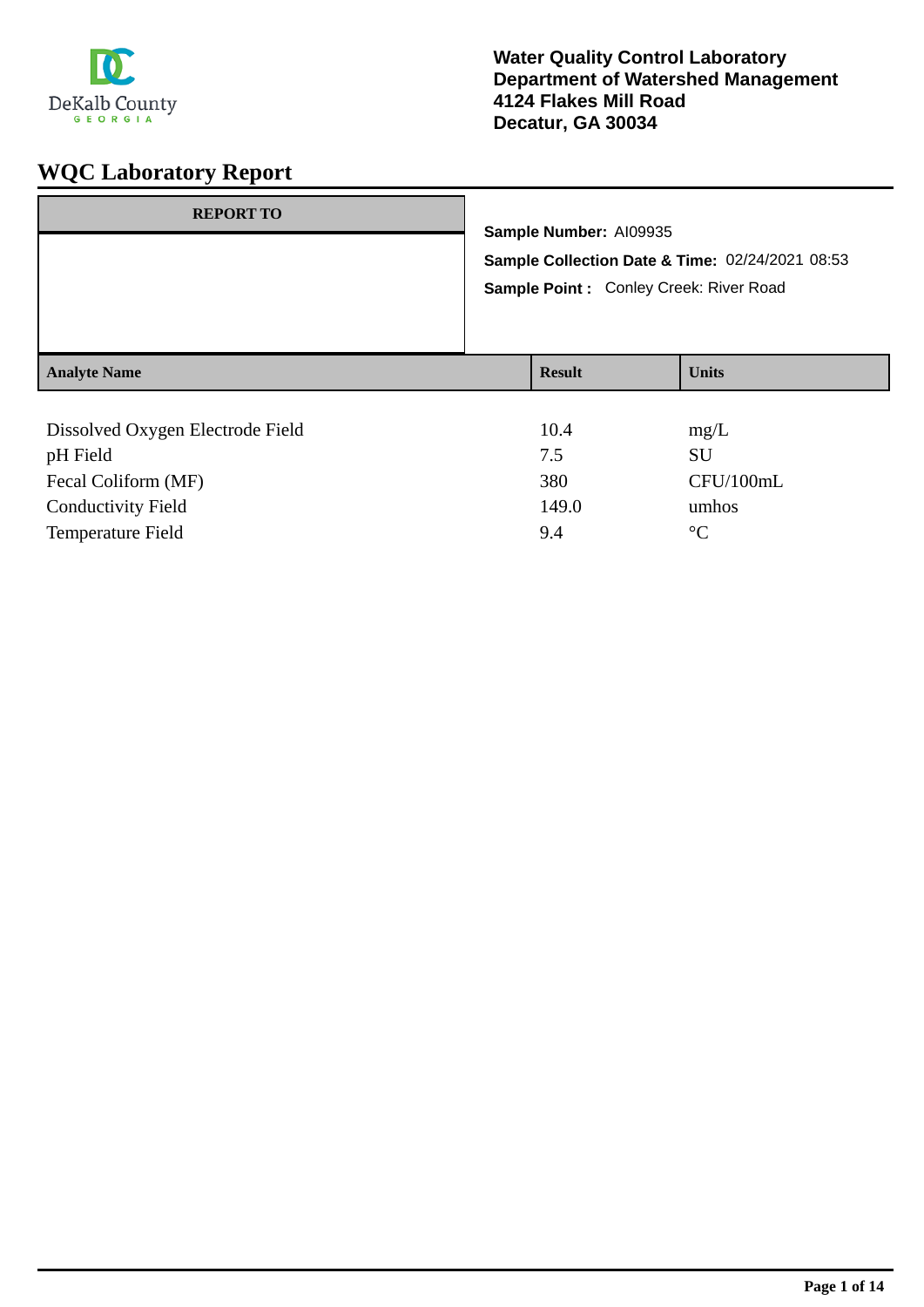

| <b>REPORT TO</b>    | Sample Number: AI09936<br>Sample Point : Doolittle Creek: C. Spring Rd. | Sample Collection Date & Time: 02/24/2021 09:05 |
|---------------------|-------------------------------------------------------------------------|-------------------------------------------------|
| <b>Analyte Name</b> | <b>Result</b>                                                           | <b>Units</b>                                    |

| pH Field                         | 7.2  | <b>SU</b>       |
|----------------------------------|------|-----------------|
| Fecal Coliform (MF)              | 1500 | CFU/100mL       |
| Dissolved Oxygen Electrode Field | 10.3 | mg/L            |
| <b>Temperature Field</b>         | 8.7  | $\rm ^{\circ}C$ |
| <b>Conductivity Field</b>        | 97.8 | umhos           |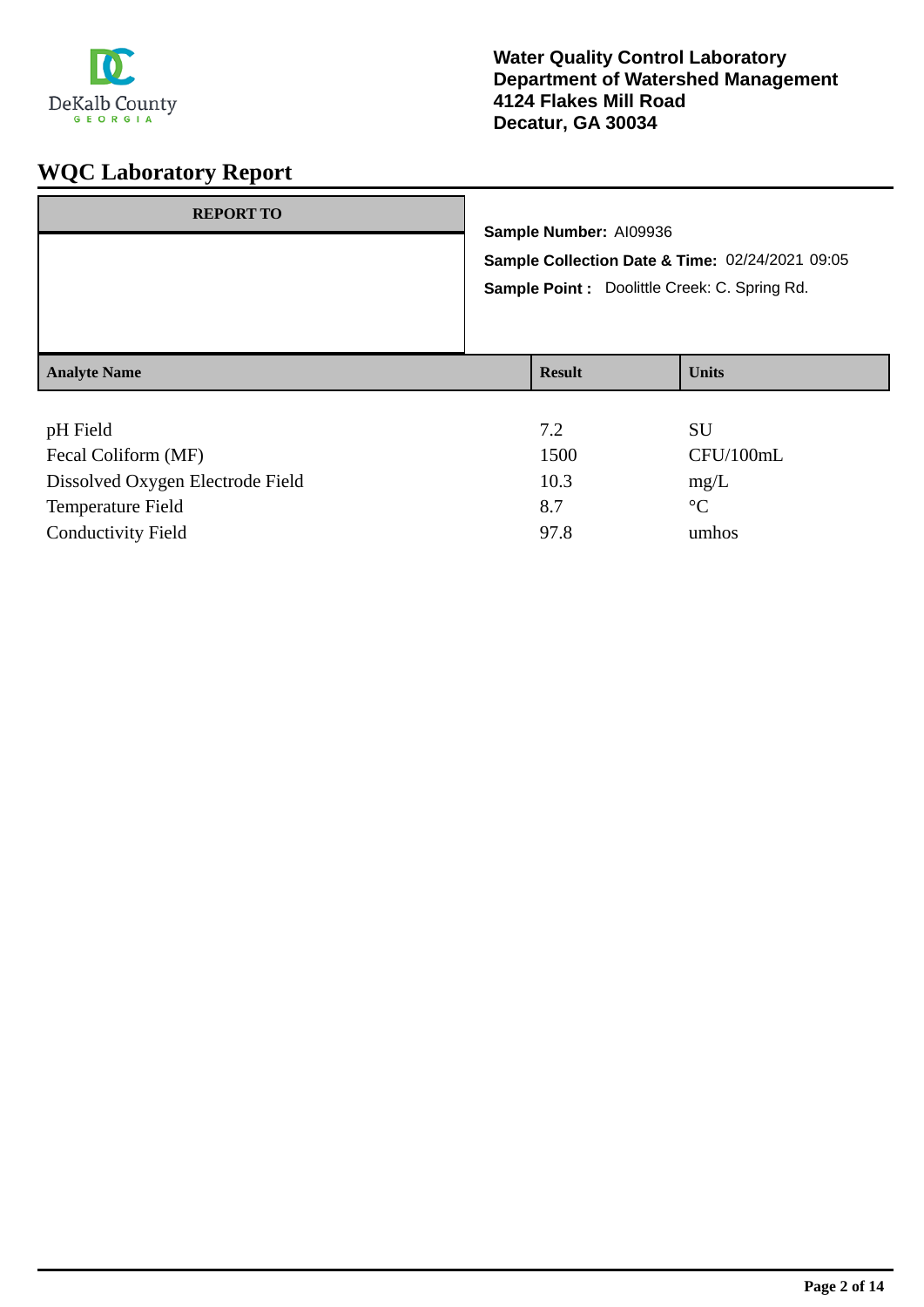

| <b>REPORT TO</b>    | Sample Number: Al09937<br>Sample Collection Date & Time: 02/24/2021 09:10<br>Sample Point : Doless Creek: C. Spring Rd. |               |              |
|---------------------|-------------------------------------------------------------------------------------------------------------------------|---------------|--------------|
| <b>Analyte Name</b> |                                                                                                                         | <b>Result</b> | <b>Units</b> |
| Temperature Field   |                                                                                                                         | 94            | $\circ$      |

| 9.4  | $^{\circ}C$ |
|------|-------------|
| 9.9  | mg/L        |
| 7.0  | SU          |
| 2200 | CFU/100mL   |
| 96.1 | umhos       |
|      |             |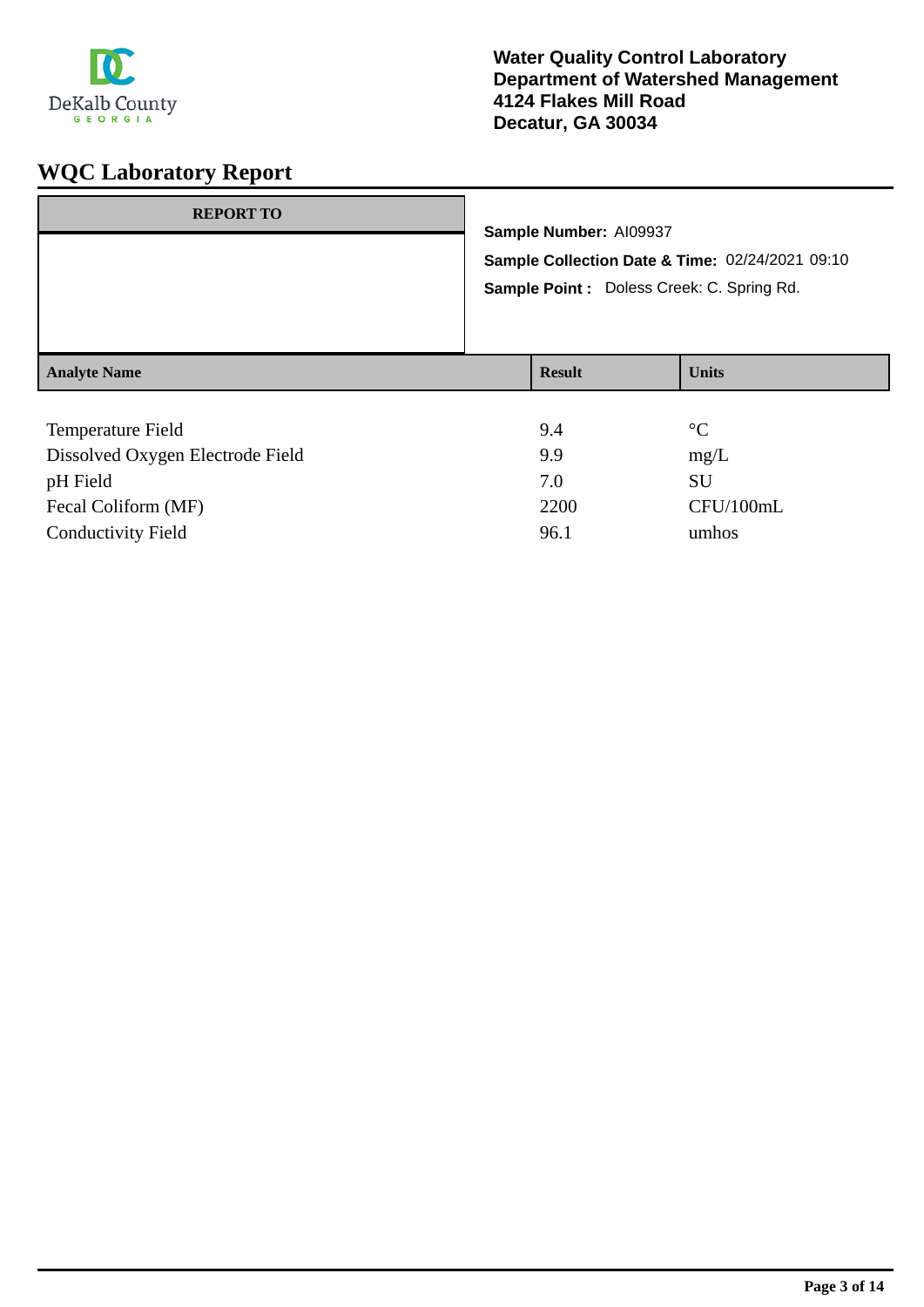

| <b>REPORT TO</b>                 | Sample Number: AI09938<br>Sample Collection Date & Time: 02/24/2021 09:20<br>Sample Point: Sugar Creek: Clifton Church Rd |               |              |
|----------------------------------|---------------------------------------------------------------------------------------------------------------------------|---------------|--------------|
| <b>Analyte Name</b>              |                                                                                                                           | <b>Result</b> | <b>Units</b> |
| Dissolved Oxygen Electrode Field |                                                                                                                           | 10.4          | mg/L         |

| $P_{10001}$ , ca. $O_{11}$ , gen Electrone I fera | 1 V . I | $\mathbf{u}$ |
|---------------------------------------------------|---------|--------------|
| <b>Conductivity Field</b>                         | 135.1   | umhos        |
| Temperature Field                                 | 9.3     | $\circ$ C    |
| pH Field                                          | 7.2     | SU           |
| Fecal Coliform (MF)                               | 330     | CFU/100mL    |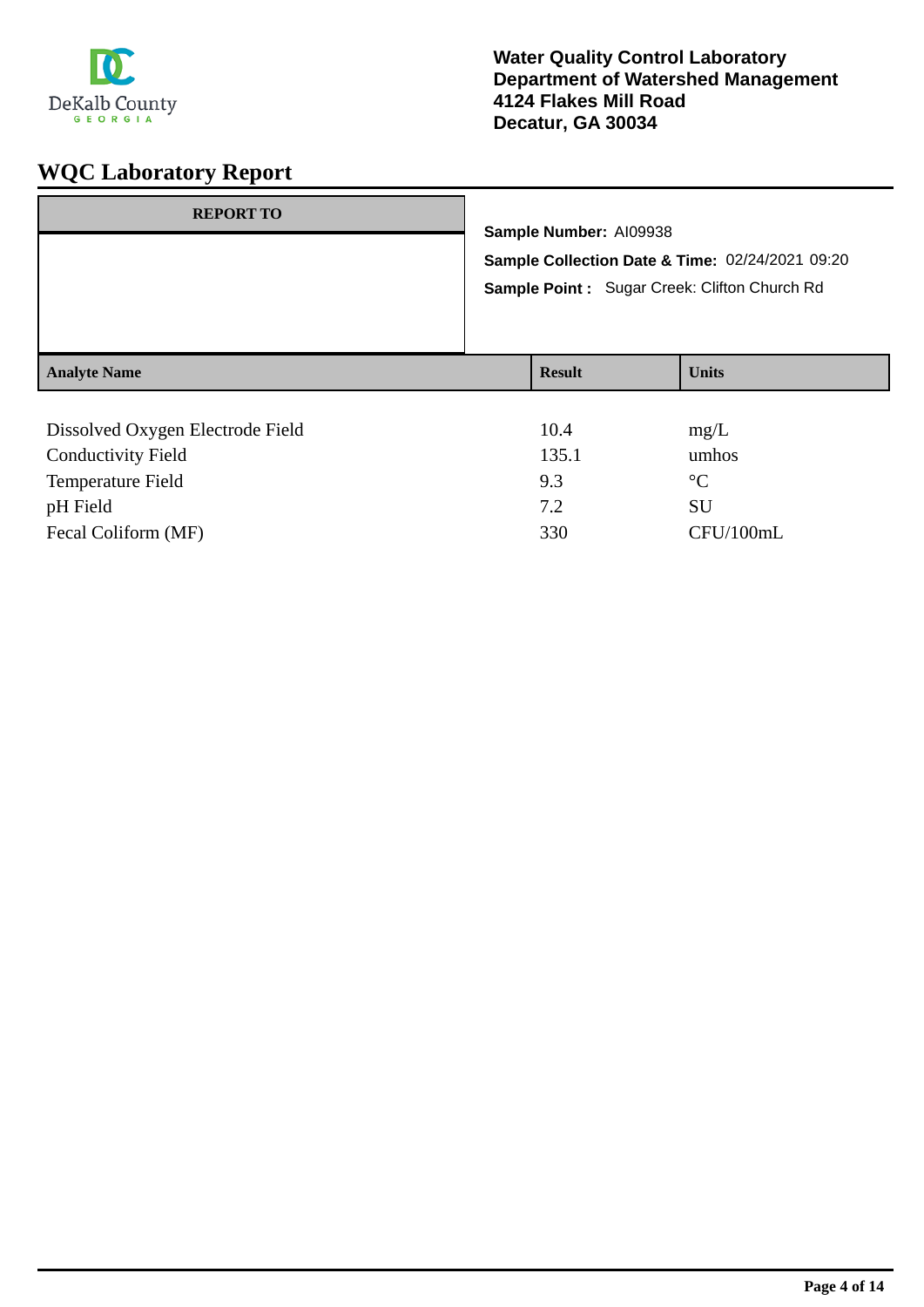

| <b>REPORT TO</b>          | Sample Number: AI09939<br>Sample Collection Date & Time: 02/24/2021 09:55<br>Sample Point : Cobbs Creek: Rainbow Dr. |               |              |
|---------------------------|----------------------------------------------------------------------------------------------------------------------|---------------|--------------|
| <b>Analyte Name</b>       |                                                                                                                      | <b>Result</b> | <b>Units</b> |
| <b>Conductivity Field</b> |                                                                                                                      | 98.0<br>.     | umhos<br>- - |

| Temperature Field                | 10.7 | $^{\circ}C$ |
|----------------------------------|------|-------------|
| Dissolved Oxygen Electrode Field | 10.1 | mg/L        |
| pH Field                         | 7.4  | SU          |
| Fecal Coliform (MF)              | 3100 | CFU/100mL   |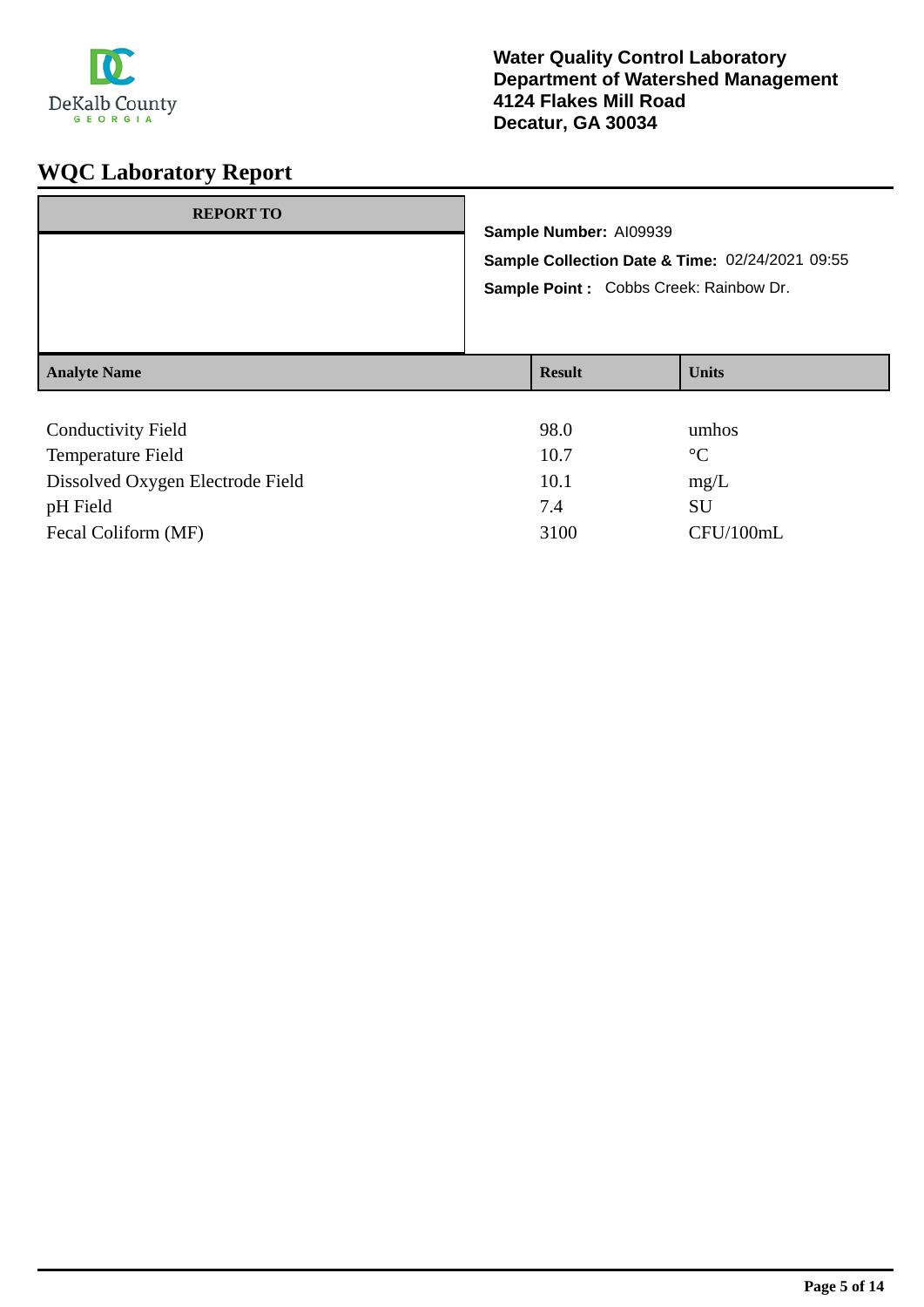

| <b>REPORT TO</b>    |                                                                           |              |  |
|---------------------|---------------------------------------------------------------------------|--------------|--|
|                     | Sample Number: AI09940<br>Sample Collection Date & Time: 02/24/2021 10:10 |              |  |
|                     |                                                                           |              |  |
|                     | Sample Point: Sugar Creek at Brannen Rd                                   |              |  |
| <b>Analyte Name</b> | <b>Result</b>                                                             | <b>Units</b> |  |
|                     |                                                                           |              |  |
| Fecal Coliform (MF) | 150                                                                       | CFU/100mL    |  |
|                     | .                                                                         |              |  |

| <b>Conductivity Field</b>        | 143.0 | umhos       |
|----------------------------------|-------|-------------|
| Dissolved Oxygen Electrode Field | 10.5  | mg/L        |
| <b>Temperature Field</b>         | 11.4  | $^{\circ}C$ |
| pH Field                         | 74    | SU          |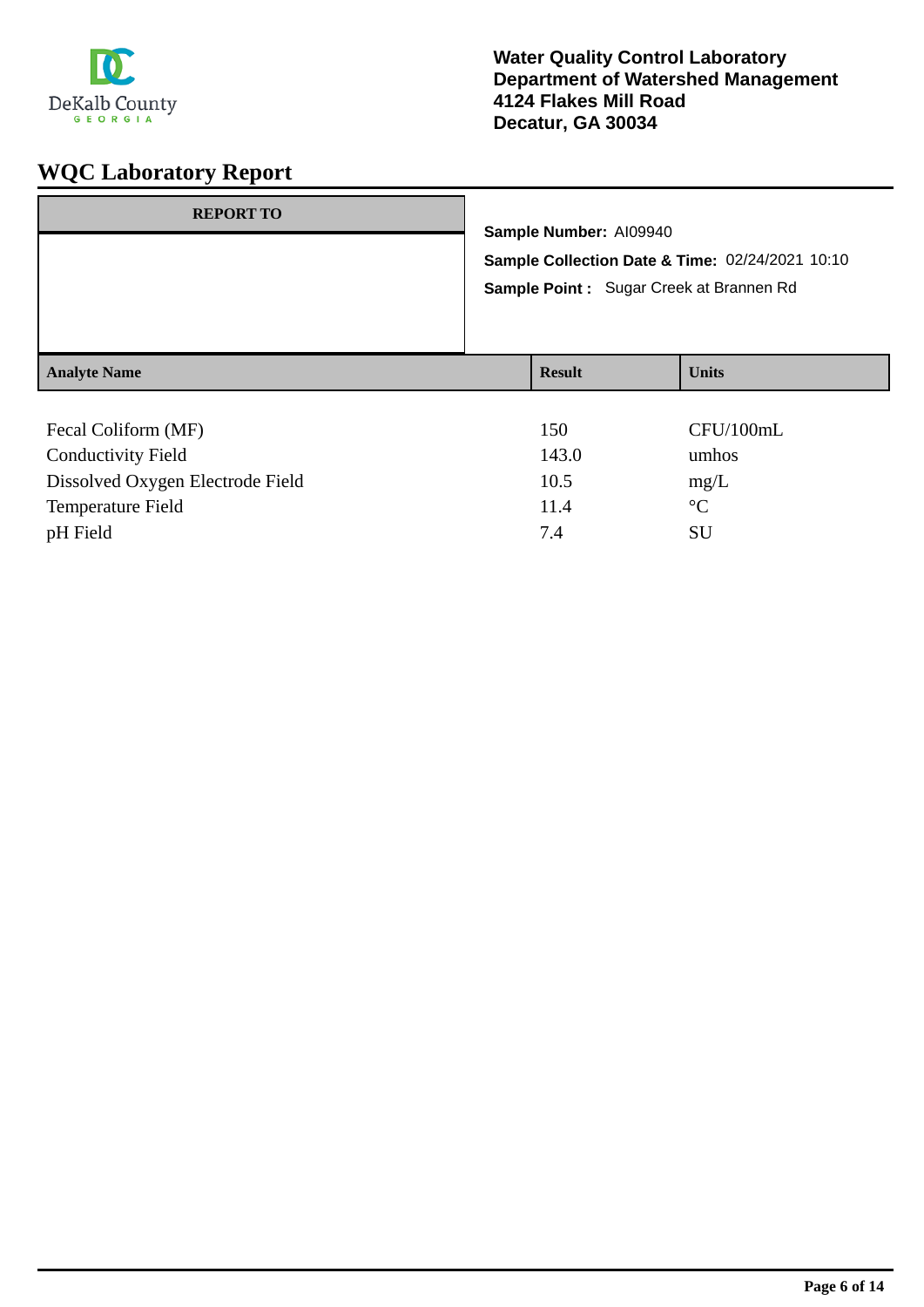

| <b>REPORT TO</b>                         | Sample Number: AI09951<br>Sample Collection Date & Time: 02/24/2021 10:15<br>Sample Point: South River Above Snapfinger |               |                          |
|------------------------------------------|-------------------------------------------------------------------------------------------------------------------------|---------------|--------------------------|
| <b>Analyte Name</b>                      |                                                                                                                         | <b>Result</b> | <b>Units</b>             |
| Fecal Coliform (MF)<br>Temperature Field |                                                                                                                         | 340<br>11.4   | CFU/100mL<br>$^{\circ}C$ |

| Temperature Field                | 11.4  | $^{\circ}C$ |
|----------------------------------|-------|-------------|
| Dissolved Oxygen Electrode Field | 9.8   | mg/L        |
| pH Field                         | 6.0   | SU          |
| <b>Conductivity Field</b>        | 137.4 | umhos       |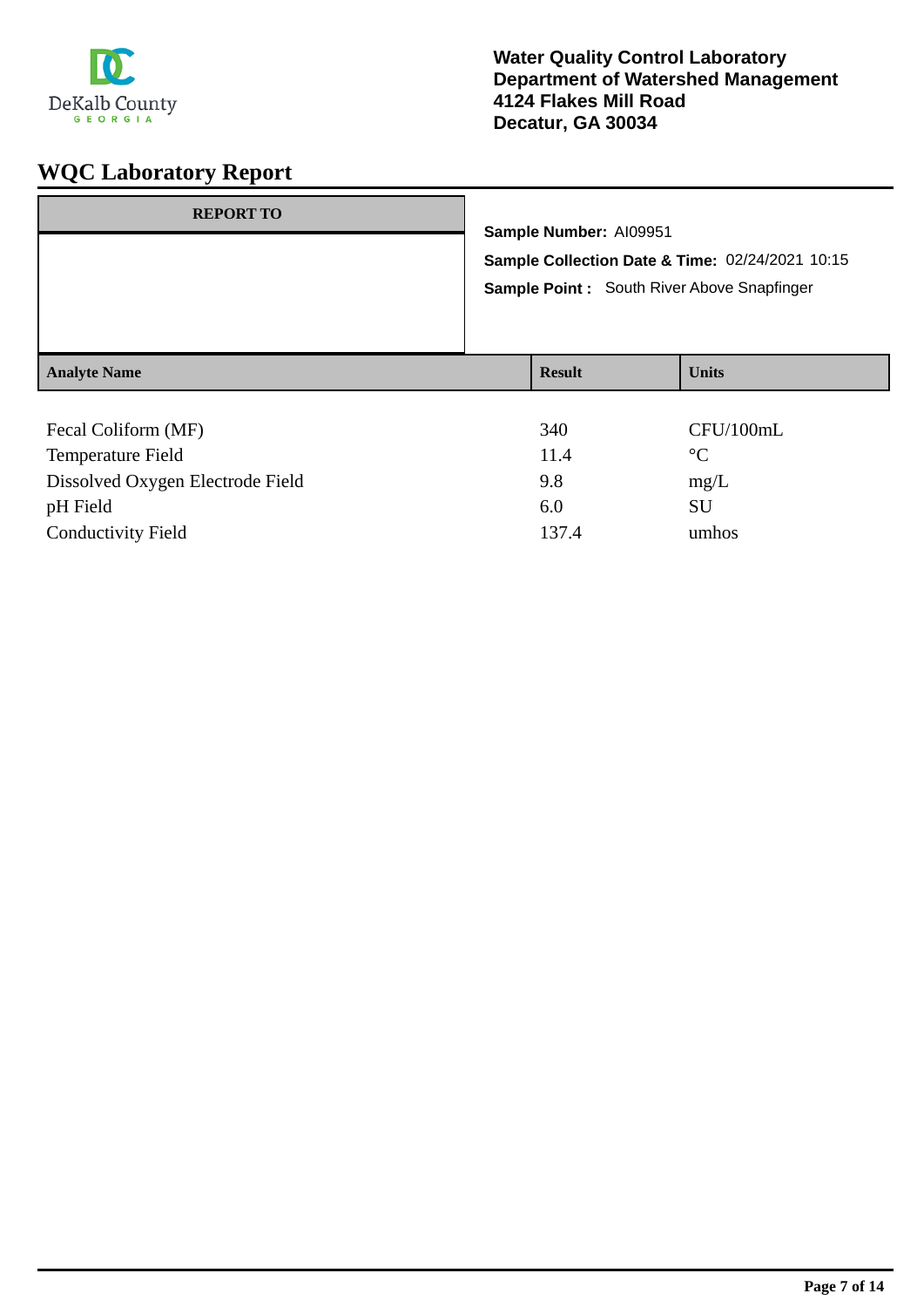

| <b>REPORT TO</b>    | Sample Number: AI09952<br>Sample Collection Date & Time: 02/24/2021 11:55<br>Sample Point : South River Below LAS |               |              |
|---------------------|-------------------------------------------------------------------------------------------------------------------|---------------|--------------|
| <b>Analyte Name</b> |                                                                                                                   | <b>Result</b> | <b>Units</b> |
| Temperature Field   |                                                                                                                   | 133           | $\circ$      |

| <b>Temperature Field</b>         | 13.3  | $\rm ^{\circ}C$ |
|----------------------------------|-------|-----------------|
| Dissolved Oxygen Electrode Field | 9.8   | mg/L            |
| pH Field                         | 7.8   | SU              |
| <b>Conductivity Field</b>        | 195.6 | umhos           |
| Fecal Coliform (MF)              | 310   | CFU/100mL       |
|                                  |       |                 |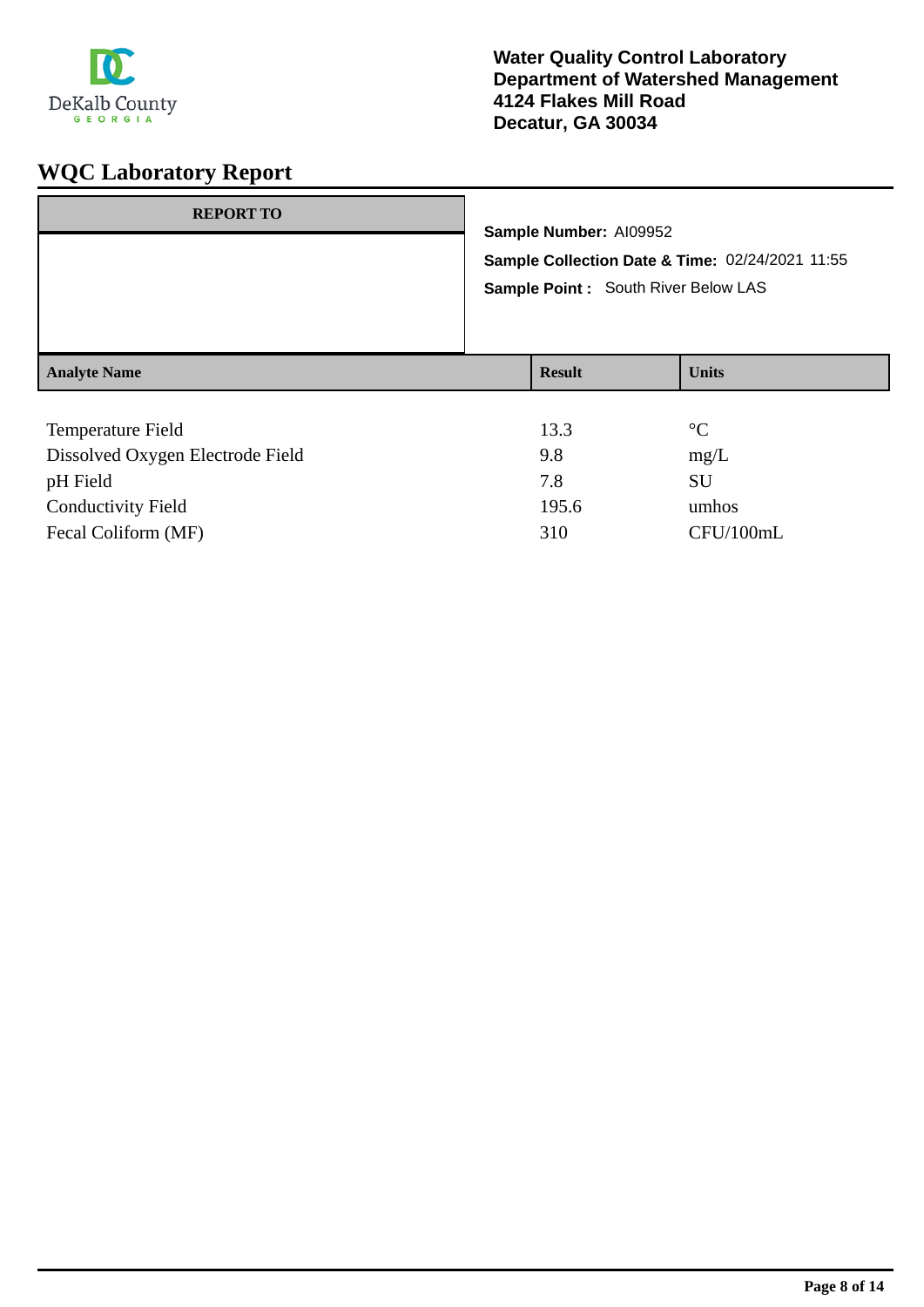

| <b>REPORT TO</b>    | Sample Number: AI09953                                                                                 |              |
|---------------------|--------------------------------------------------------------------------------------------------------|--------------|
|                     | Sample Collection Date & Time: 02/24/2021 11:15<br><b>Sample Point:</b> South River at Bouldercrest Rd |              |
| <b>Analyte Name</b> | <b>Result</b>                                                                                          | <b>Units</b> |
| pH Field            | 7.3                                                                                                    | SU           |

| <b>PIT L'IGIU</b>                |      | ΩU          |
|----------------------------------|------|-------------|
| Fecal Coliform (MF)              | 1100 | CFU/100mL   |
| Temperature Field                | 10.8 | $^{\circ}C$ |
| Dissolved Oxygen Electrode Field | 10   | mg/L        |
| <b>Conductivity Field</b>        | 179  | umhos       |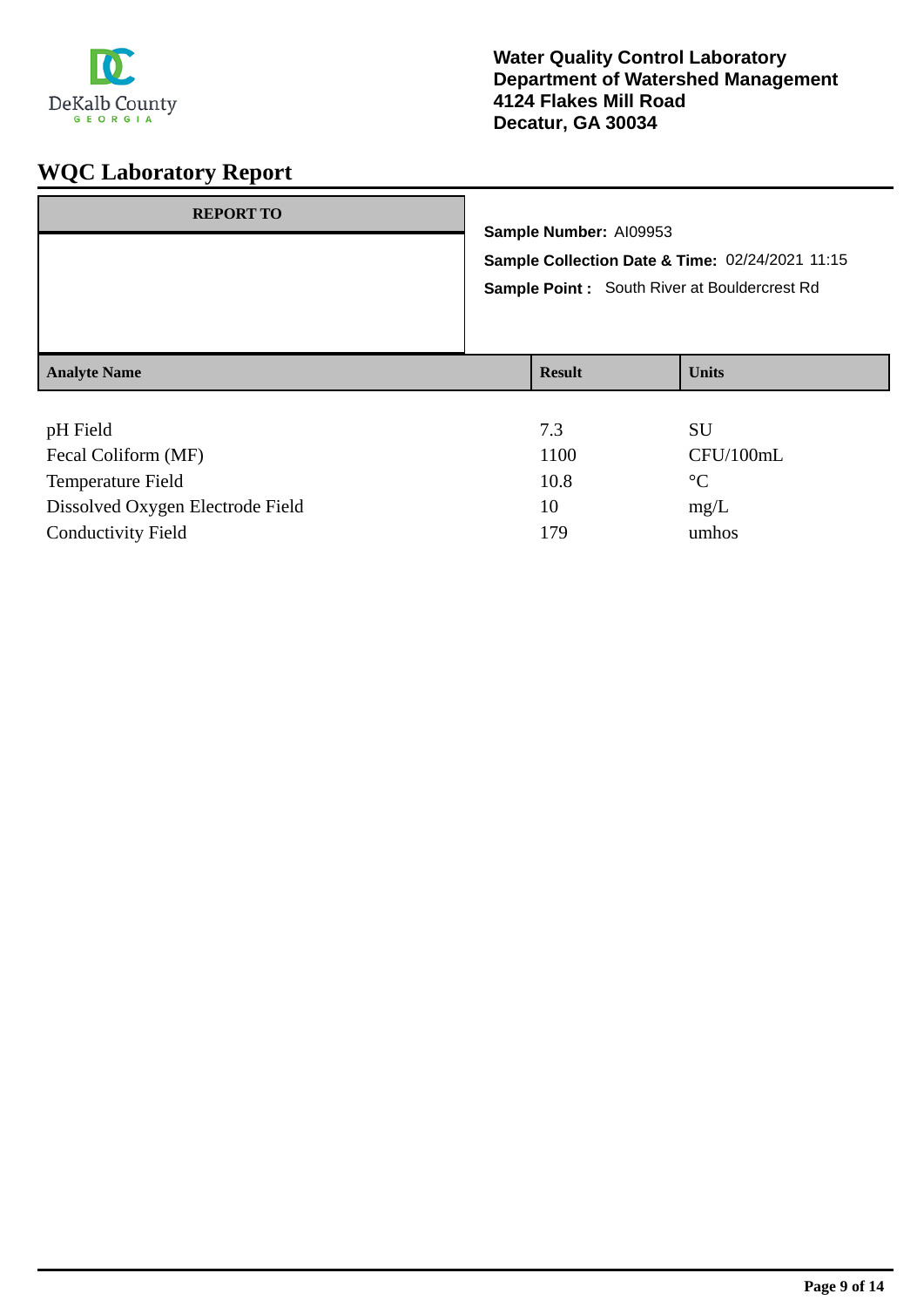

| <b>REPORT TO</b>         | Sample Number: A109981<br>Sample Point: Peavine Creek at Northern Ave | Sample Collection Date & Time: 02/25/2021 09:45 |
|--------------------------|-----------------------------------------------------------------------|-------------------------------------------------|
| <b>Analyte Name</b>      | <b>Result</b>                                                         | <b>Units</b>                                    |
| <b>Temperature Field</b> | 12.3                                                                  | $^{\circ}C$                                     |

| Dissolved Oxygen Electrode Field | 9.6 | mg/L      |
|----------------------------------|-----|-----------|
| pH Field                         | 6.5 | SU        |
| Fecal Coliform (MF)              | 250 | CFU/100mL |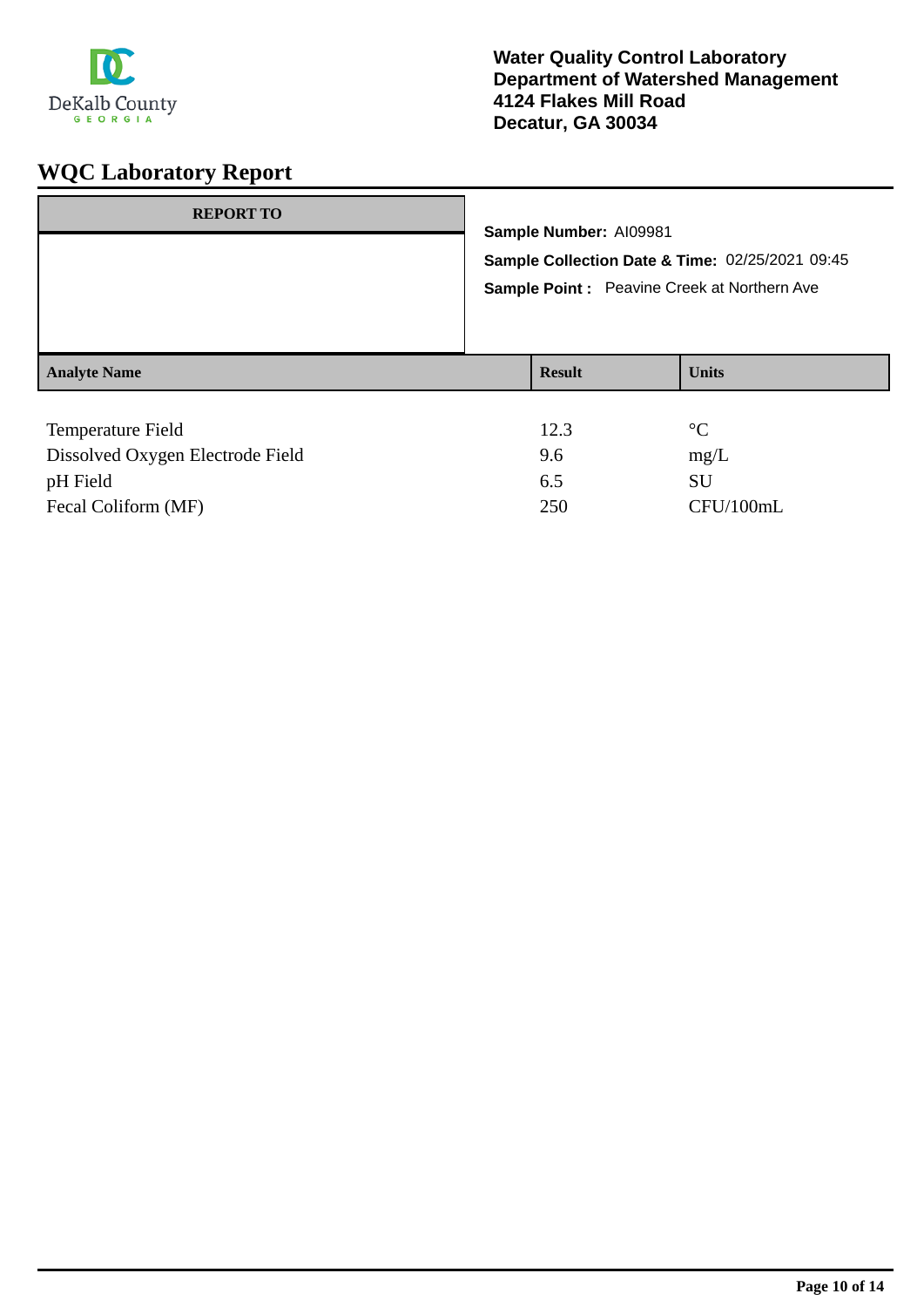

| <b>REPORT TO</b>                 |                                                 | Sample Number: AI09982 |              |
|----------------------------------|-------------------------------------------------|------------------------|--------------|
|                                  | Sample Collection Date & Time: 02/25/2021 10:08 |                        |              |
|                                  | Sample Point: Peavine Creek: Old Briarcliff     |                        |              |
| <b>Analyte Name</b>              |                                                 | <b>Result</b>          | <b>Units</b> |
| Dissolved Oxygen Electrode Field |                                                 | 9.9                    | mg/L         |
| pH Field                         |                                                 | 7.5                    | <b>SU</b>    |

Fecal Coliform (MF) 120 CFU/100mL

Temperature Field 2008 2009 2011.3 PC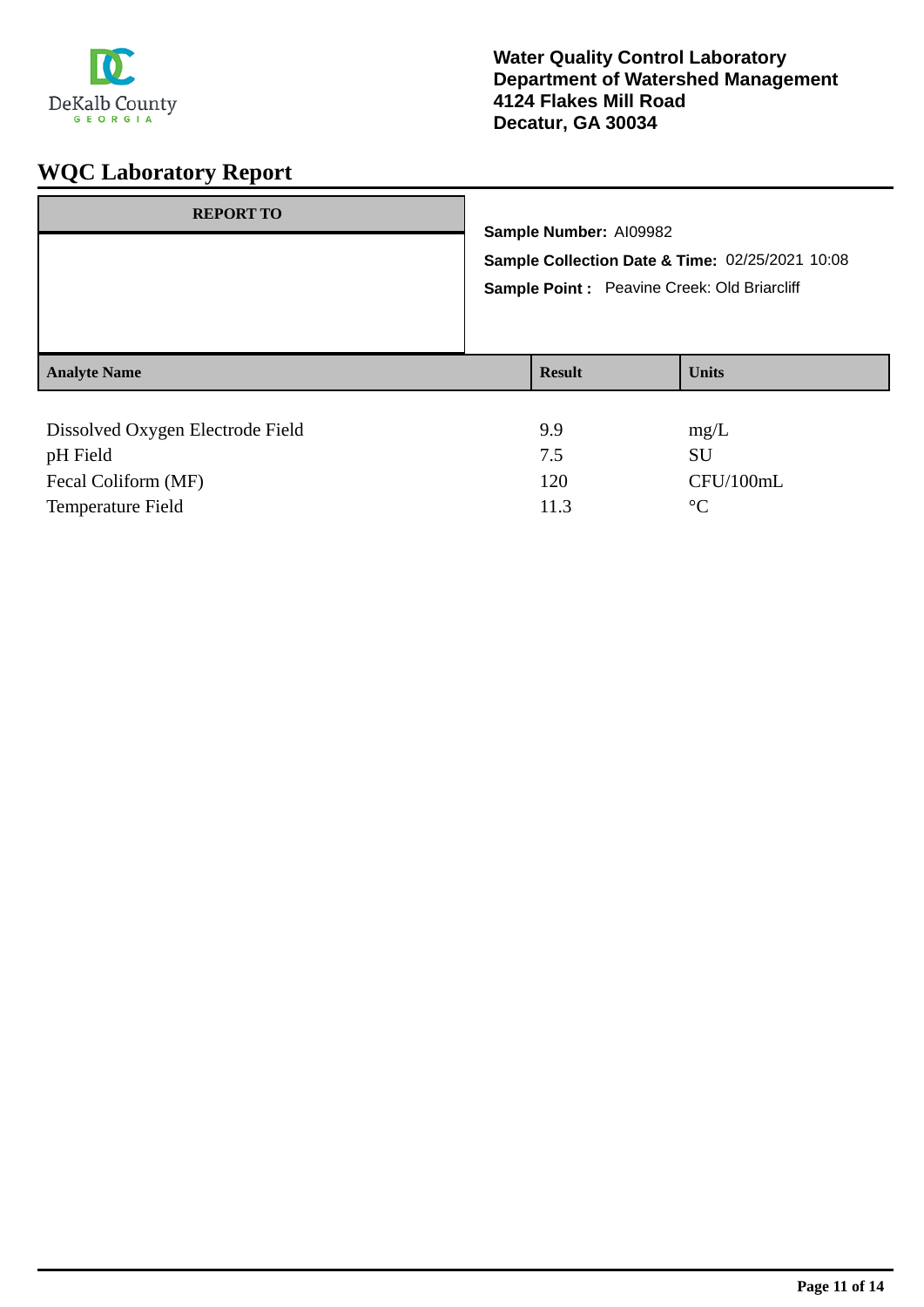

| <b>REPORT TO</b>         | Sample Number: AI09983 | Sample Collection Date & Time: 02/25/2021 10:22<br>Sample Point : Lullwater Creek: LW Pkwy. |
|--------------------------|------------------------|---------------------------------------------------------------------------------------------|
| <b>Analyte Name</b>      | <b>Result</b>          | <b>Units</b>                                                                                |
| <b>Temperature Field</b> | 12.2                   | $\rm ^{\circ}C$                                                                             |

| TUMPULAUMU TIUM                  | $1 \mathcal{L}$ . $\mathcal{L}$ |           |
|----------------------------------|---------------------------------|-----------|
| Dissolved Oxygen Electrode Field | 10.2                            | mg/L      |
| pH Field                         | 7.5                             | SU        |
| Fecal Coliform (MF)              | 110                             | CFU/100mL |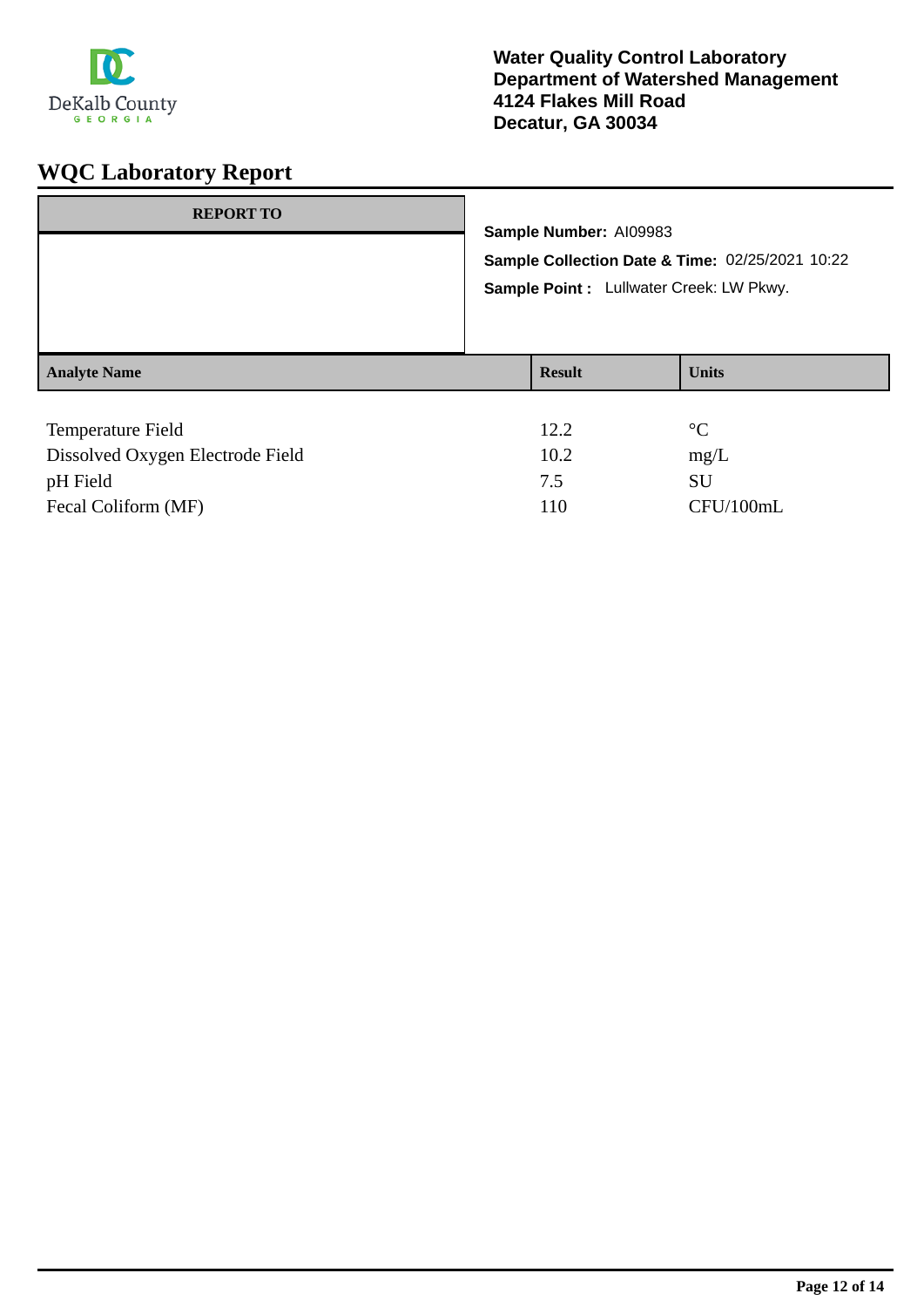

| <b>REPORT TO</b>          | Sample Number: Al10004<br>Sample Collection Date & Time: 02/26/2021 10:10<br><b>Sample Point:</b> Fecal monitoring site at 3850 Memorial<br>Dr. Avondale Estates |  |                 |
|---------------------------|------------------------------------------------------------------------------------------------------------------------------------------------------------------|--|-----------------|
| <b>Analyte Name</b>       | <b>Result</b>                                                                                                                                                    |  | <b>Units</b>    |
|                           |                                                                                                                                                                  |  |                 |
| <b>Conductivity Field</b> | 91                                                                                                                                                               |  | umhos           |
| Turbidity - Field         | 5.5                                                                                                                                                              |  | <b>NTU</b>      |
| Fecal Coliform (MF)       | 560                                                                                                                                                              |  | CFU/100mL       |
| pH Field                  | 6.7                                                                                                                                                              |  | SU              |
| <b>Temperature Field</b>  | 12.0                                                                                                                                                             |  | $\rm ^{\circ}C$ |

Dissolved Oxygen Electrode Field 9.1 mg/L